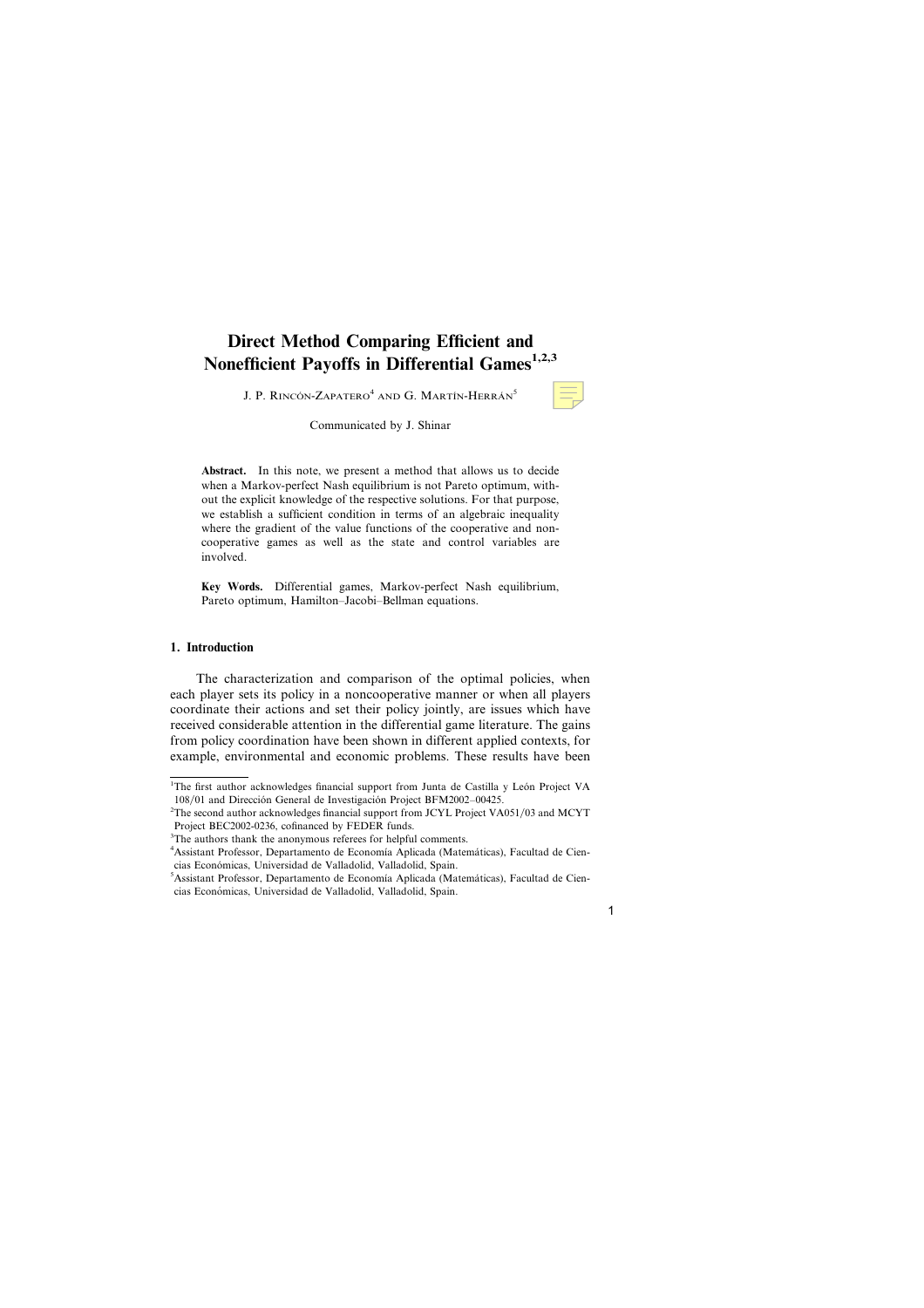established after both cooperative and noncooperative games have been solved completely.

In this note, we focus on the comparison of the total value obtained by the players when they follow either a cooperative or a noncooperative mode of play. More specifically, our objective is to see under which circumstances the total payoff under policy coordination is strictly greater than the sum of the individual payoffs in the noncooperative game. The question that we address is the following: Is there scope for cooperation in a particular differential game? In other words, is the cooperative surplus positive? The main contribution of the paper is that this question can be answered without the knowledge of explicit solutions to the Hamilton–Jacobi–Bellman (HJB) equations.

The question of the inefficiency of the noncooperative solution was studied first by Lancaster (Ref. 1) and later by Hoel (Ref. 2) in a differential game between workers and capitalists. In both papers, the open-loop equilibrium qualifies also as a Markov-perfect equilibrium that depends on time only, leading to a quite simple proof. Our aim in this paper is to provide a general result, applicable to a wide class of differential games and for Markov strategies. We establish a sufficient condition in terms of the fulfillment of an algebraic inequality involving the partial derivatives of the value functions of the cooperative and noncooperative games as well as the state and control variables. The main advantage of our approach is that it allows us to deduce if the Pareto strategies are better than the closed-loop Nash equilibria without knowing the respective solutions of the HJB equations, but only using the properties of the functions which satisfy these equations. The method is applied to analyze the inefficiency of feedback Nash equilibria in two different economic differential games.

## **2. Description of the Game**

An *N*-person noncooperative differential game is determined by the following expressions:

$$
\max_{u' \in U'} \quad \{ J^i(t, x, u^1, \dots, u^N) = \int_t^T L^i(s, y, u^1, \dots, u^N) \, ds + S^i(T, x(T)) \},
$$
\n
$$
i = 1, \dots, N, \quad (1)
$$

s. t. 
$$
y = f(s, y, u^1, \dots, u^N)
$$
, (2)

$$
y(t) = x
$$
,  $y \in X \subseteq \mathbb{R}^n$ ,  $U^i \subseteq \mathbb{R}^{m_i}$ ,  $t_0 \le t \le T$ ,  $t_0 \ge 0$ , (3)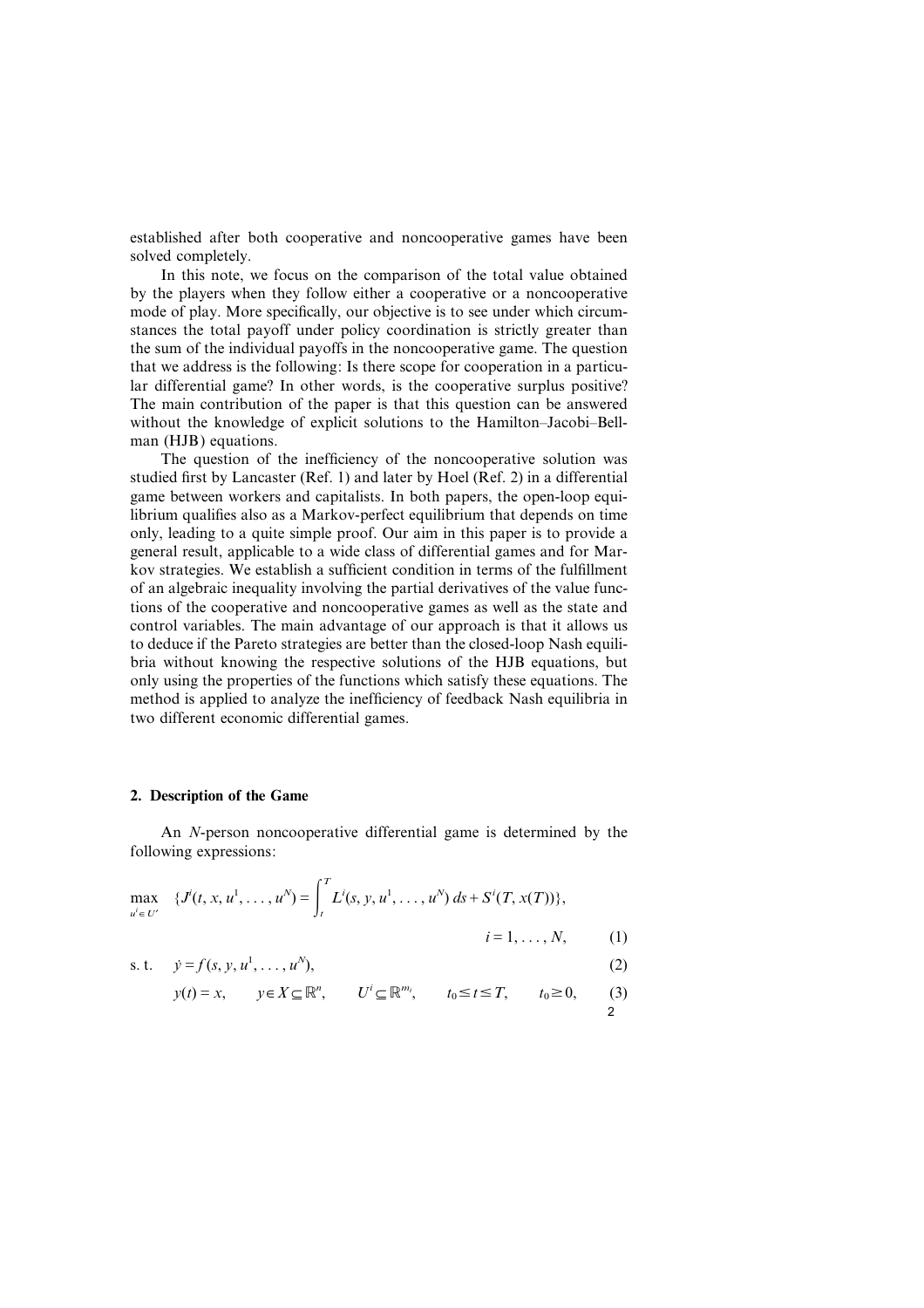where  $y = (y^1, \ldots, y^n)^\top$  and  $u^i = (u^{i_1}, \ldots, u^{i_{m_i}})^\top$  are the state and control variables for the *i*th player, respectively, and the superscript  $\top$  denotes the transposition operation. The time interval  $[t_0, T]$  is assumed to be fixed  $(T = +\infty$  is allowed) and the functions  $L^i$ ,  $S^i$ ,  $f$  are continuous in their arguments and continuously differentiable. The admissible strategies for the *i*th player are of Markov type, that is, functions  $\phi'$ : [ $t_0$ ,  $T$ ]  $\times$   $X \rightarrow U'$  continuous almost everywhere and such that system  $(2)$ – $(3)$  admits a unique absolutely continuous solution.

We refer the reader to Refs. 3–4 for the definitions of Markov-perfect Nash equilibrium and Pareto optimum, as well as for their characterizations by means of the HJB equations.

It is well known that a sufficiency condition for Pareto optimality can be stated in the following terms (Ref. 3). A profile of strategies  $\tilde{\phi} = (\tilde{\phi}^1, \ldots, \tilde{\phi}^N)$  is Pareto optimal if there exist  $\alpha_i \in (0, 1), i = 1, \ldots, N$ ,  $\sum_{i=1}^{N} \alpha_i = 1$ , such that, for all *N*-tuple of strategies  $\phi = (\phi^1, \dots, \phi^N)$ ,

$$
\sum_{i=1}^{N} \alpha_i J^{i}(t, x, \tilde{\phi}^{1}, \dots, \tilde{\phi}^{N})
$$
\n
$$
\geq \sum_{i=1}^{N} \alpha_i J^{i}(t, x, \phi^{1}, \dots, \phi^{N}), \qquad \text{for all } t, x \text{ admissible.}
$$

Hence, the solution to the cooperative game can be obtained by means of the solution to the following optimal control problem:

$$
\max_{u \in U} \sum_{i=1}^N \alpha_i J^i(t, x, u^1, \dots, u^N), \tag{4}
$$

s.t. 
$$
y = f(s, y, u^1, ..., u^N)
$$
, (5)

$$
y(t) = x, \qquad x \in X \subseteq \mathbb{R}^n, \qquad U^i \subseteq \mathbb{R}^{m_i}, \tag{6}
$$

where

$$
U = U^1 \times \cdots \times U^N, \qquad 0 \leq \alpha_i \leq 1, \qquad \sum_{i=1}^N \alpha_i = 1.
$$

Let  $V^i$ , with  $i=1,\ldots,N$ , and let  $W^{\alpha}$ , with  $\alpha=(\alpha_1,\ldots,\alpha_N)$ , be continuously differentiable functions, defined in the set  $[t_0, T] \times X$ , which satisfy the HJB equations and final conditions associated with the noncooperative and cooperative games, respectively.

### **3. Inefficiency of Markov-Perfect Nash Equilibria**

In this section, we center on the comparison of the global value that the players obtain when they coordinate their strategies and when they do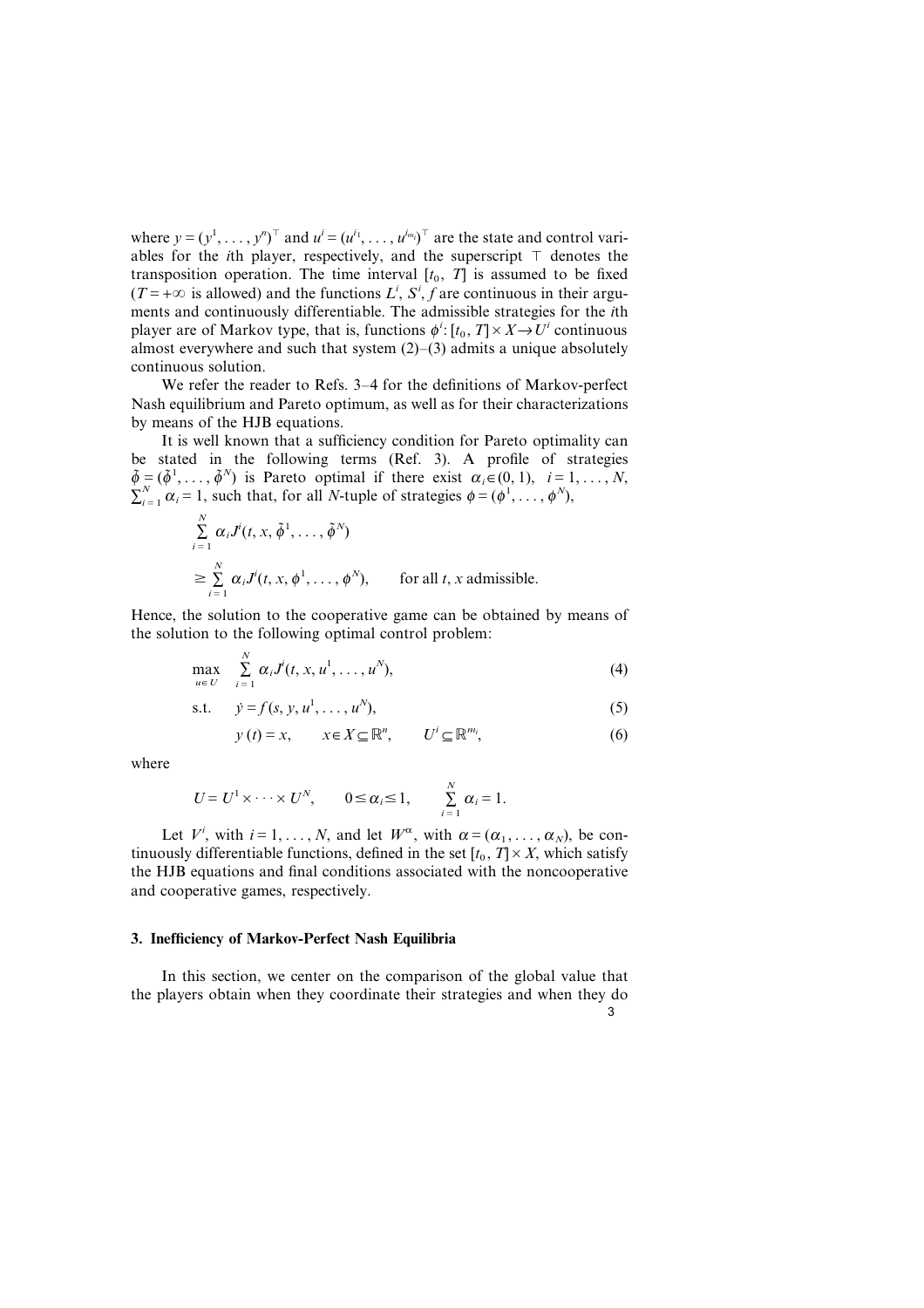not. More specifically, we study whether the global value associated with a cooperative mode of play is strictly greater than that obtained when the players play in a decentralized way, that is, whether  $\sum_{i=1}^{N} \alpha_i J^i(t, x, u^{\alpha})$  is strictly greater than  $\sum_{i=1}^{N} \alpha_i J^i(t, x, u^*)$ , where  $u^{\alpha}$  is a feedback Pareto optimum and *u*\* denotes a Markov-perfect Nash equilibrium of the noncooperative game. This is an important issue; indeed, if this holds, noncooperation would lead to an inefficient result that would be improved if players cooperate. The next theorem allows to answer this question for the Markov-perfect Nash equilibria, without the explicit knowledge of the solutions to the HJB equations.

In the next result,  $\langle \cdot, \cdot \rangle$  denotes the usual scalar product in  $\mathbb{R}^n$  and  $\nabla$ is the gradient operator.

**Theorem 3.1.** Let  $V^i$ ,  $i = 1, ..., N$ , and let  $W^{\alpha}$  be continuously differentiable functions for all *i* and for all  $(t, x) \in [t_0, T] \times X$ . Assume that, for  $t_0 \le t \le T$  and  $x \in X$ , there exists a vector of strategies  $v = (v^1, \ldots, v^N)$  such that (2) admits a unique absolutely continuous solution  $\check{X}$  and

$$
\left\langle \nabla \left( W^{\alpha} - \sum_{i=1}^{N} \alpha_{i} V^{i} \right) (s, y), (1, f(s, y, v)) \right\rangle \leq 0, \quad \text{for all } y \in X, \tag{7}
$$

with strict inequality for some subset  $E_t \subseteq [t, T]$  of positive Lebesgue measure. If  $W^{\alpha}(T, \dot{x}(T)) \ge \sum_{I=1}^{N} V^{i}(T, \dot{X}(T))$ , then

$$
\sum_{i=1}^{N} \alpha_i J^{i}(t, x, u^{\alpha}) > \sum_{i=1}^{N} \alpha_i J^{i}(t, x, u^{*}).
$$
\n(8)

For all vectors  $v = (v^1, \dots, v^N)$ , if (7) is an equality for all *y* and for almost every  $s \in [t, T]$ , then the Markov-perfect Nash equilibrium is a Pareto optimum.

**Proof.** Let  $t \ge t_0$  and  $x \in X$ , and let  $\check{x}$  be the trajectory associated with  $v$ , that is,

$$
\check{x}(s) = \check{x}(t) + \int_{t}^{s} f(r, \check{x}(r), v(r, \check{x}(r))) dr, \qquad \check{x}(t) = x, s \ge t.
$$

This function is absolutely continuous and therefore differentiable in almost every point of  $[t, T]$ . Let us define the function

$$
g(s) = W^{\alpha}(s, \check{x}(s)) - \sum_{i=1}^{N} \alpha_i V^i(s, \check{x}(s)), \qquad t \leq s \leq T.
$$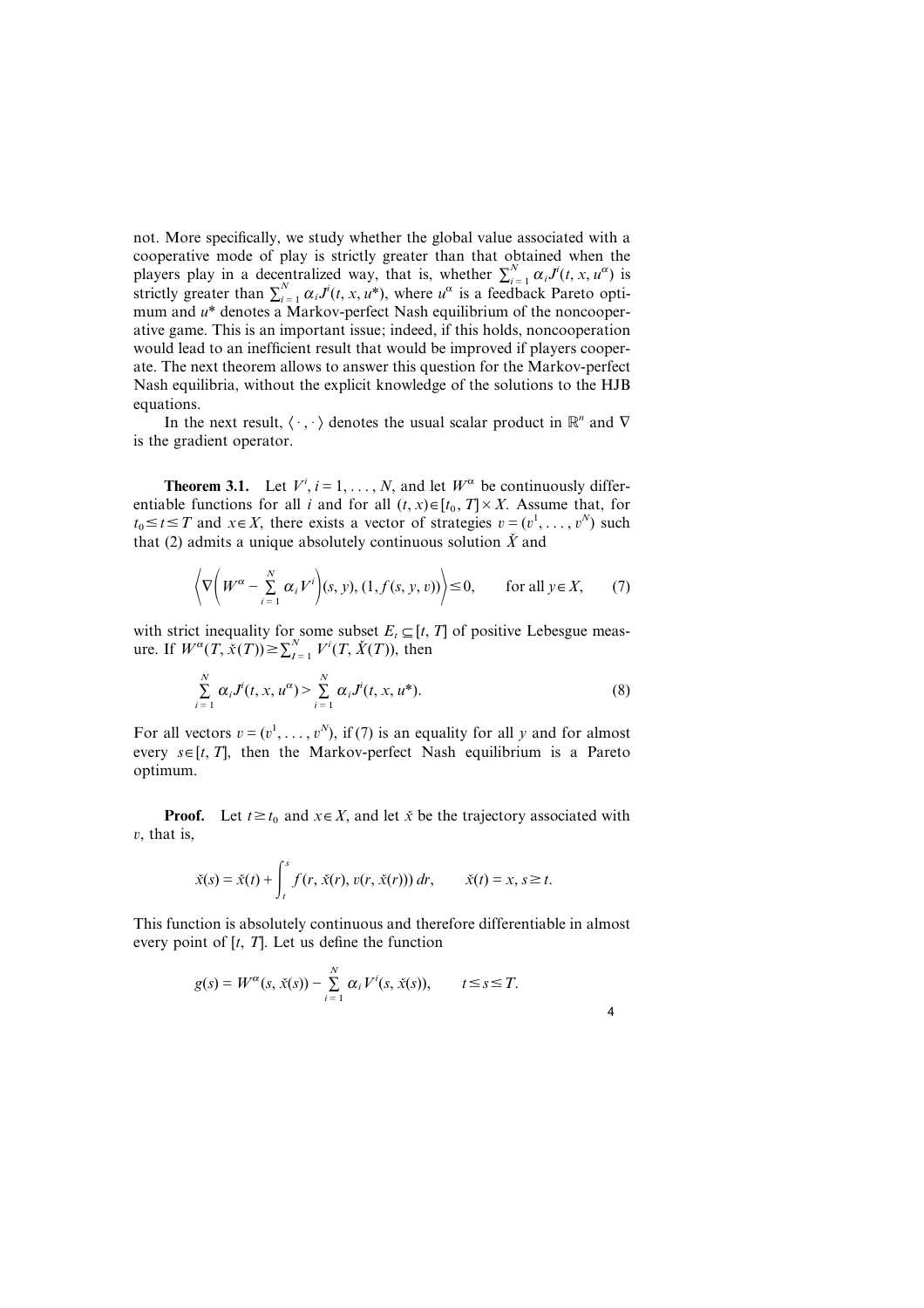Let *A* be the subset of  $[t, T]$  such that either  $\check{x}$  is not differentiable or condition (7) is not satisfied. By hypothesis, this is a set of zero Lebesgue measure. In  $[t, T] - A$ ,  $g'(\cdot) \le 0$  is satisfied, since the application of the chain rule yields that the derivative of function *g* is the left-hand side expression of inequality (7). On the other hand, since  $W^{\alpha} - \sum_{i=1}^{N} V^i$  is continuously differentiable and is locally Lipschitz, and since  $\dot{x}$  is absolutely continuous in the compact interval [*t*, *T*], so is the function  $s \mapsto h(s) = (s, \dot{x}(s))$ ; therefore, the composition  $(W^{\alpha} - \sum_{i=1}^{N} \alpha_i V^i) \circ h$ , that is, the function *g*, is absolutely continuous (Ref. 5). But a function is absolutely continuous if and only if it can be expressed as

$$
g(s) = g(t) + \int_t^s g'(r) dr,
$$

for all  $s \in [t, T]$ . Applying the properties of the Lebesgue integral and taking into account the above representation of function *g*, one can deduce that, since  $g'$  is defined and is not positive in almost all points of  $[t, T]$ , the function *g* is monotonous nonincreasing in such interval. In fact,  $g' < 0$  in  $E_t$  and then  $g(t) > g(T)$ , since *g* is strictly decreasing in a subset of positive Lebesgue measure.

To conclude, let us observe that

$$
g(t) = W^{\alpha}(t, x) - \sum_{i=1}^{N} \alpha_{i} V^{i}(t, x)
$$
  
=  $\sum_{i=1}^{N} \alpha_{i} (J^{i}(t, x, u^{\alpha}) - J^{i}(t, x, u^{*})),$   

$$
g(T) = W^{\alpha}(T, \check{x}(T)) - \sum_{i=1}^{N} \alpha_{i} V^{i}(T, \check{x}(T))
$$
  
=  $\sum_{i=1}^{N} \alpha_{i} [S^{i}(T, \check{x}(T)) - S^{i}(T, \check{x}(T))] \ge 0.$ 

Given that  $g(t) > g(T)$ , inequality (8) is deduced.

For all vectors  $v = (v^1, \ldots, v^N)$ , when (7) is an equality for all *x* and for almost every  $s \in [t, T]$ , along the previous line it can be proved that  $g' = 0$ and then

$$
\sum_{i=1}^N \alpha_i J^i(t, x, u^{\alpha}) = \sum_{i=1}^N \alpha_i J^i(t, x, u^*).
$$

Therefore, the Markov-perfect Nash equilibrium is a Pareto optimum.  $\Box$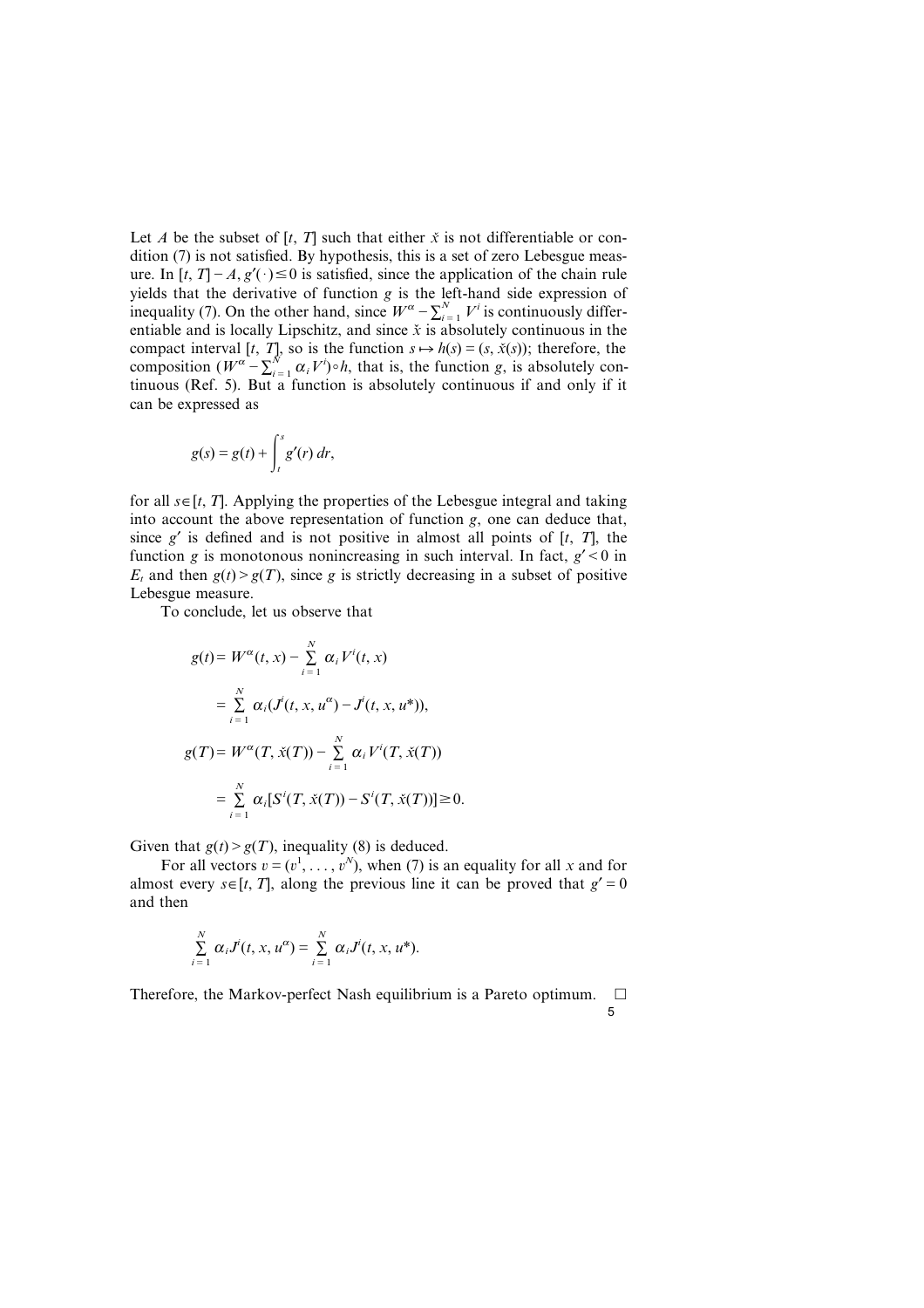## **Remark 3.1.**

- (i) Since in (7) only the partial derivatives of  $W^{\alpha}$ ,  $V^i$ , and the function *f* are involved, the relationship between the cooperative and noncooperative games can be studied without the explicit knowledge of the solutions to the HJB equations. It is only necessary to know the behavior of the partial derivatives with respect to *x*, since the partial derivatives with respect to the time variable are related to the previous ones by means of these equations.
- (ii) Notice that vector  $v = (v^1, \dots, v^N)$  is not restricted to the set of admissible controls, whenever the state equation admits a unique absolutely continuous solution.
- (iii) The result is also applicable if  $T = +\infty$  and

$$
\liminf_{T\to\infty}\bigg[W^{\alpha}(T,\check{x}(T))-\sum_{i=1}^N\alpha_iV^i(T,\check{x}(T))\bigg]\geq 0.
$$

In this case,

 $\liminf g(t) \ge 0$  $t\rightarrow\infty$ 

and the same proof applies.

(iv) The hypotheses about the differentiability of  $V^i$  and  $W^{\alpha}$  can be weakened to the requirement of local Lipschitz continuity.

## **4. Application to Economic Games**

In this section, we apply the result of Theorem 3.1 to two economic differential games: a slight extension of the well-known Lancaster model and a transboundary pollution problem. These models show that our theoretical result can be applied to different types of games. The first game presents bang-bang solutions, while the second game corresponds to a linearquadratic specification.

**Example 4.1.** As in the Lancaster model (Ref. 1), we assume an economy which produces a unique output, with only two different economic agents, workers and firms. The production *Y* depends on two factors, the capital *K* and labor *L*, by means of a first-degree homogeneous Cobb– Douglas function,

$$
Y = K^{\alpha} L^{\beta}
$$
, where  $\alpha, \beta > 0$  and  $\alpha + \beta = 1$ .

The workers (first player) decide the portion of the output which they consume *sY*, where  $0 \le s_1 \le s \le s_2 < 1$ . On the other hand, the firms (second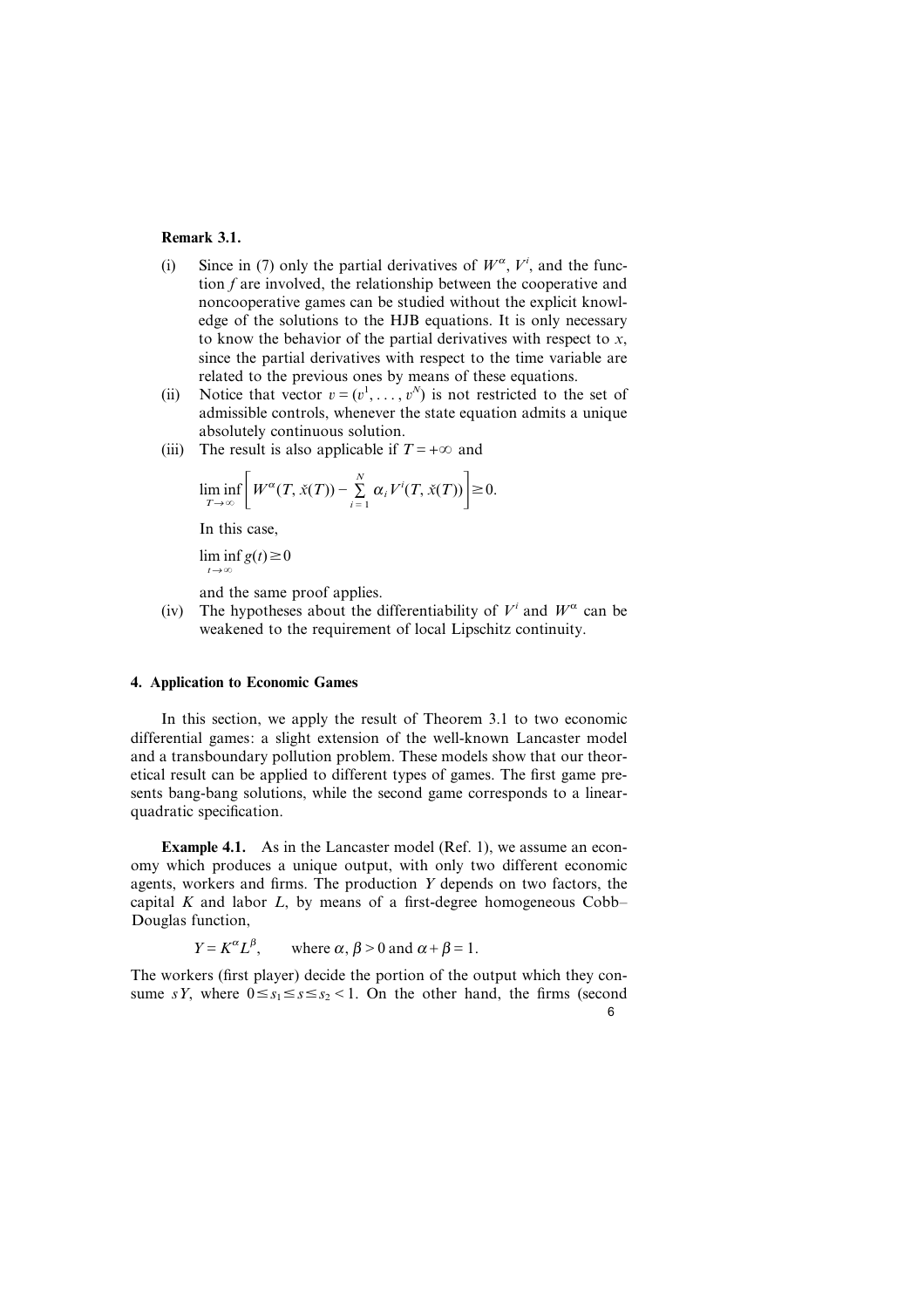player) control which portion  $\theta Y$  of the product they invest and also decide the labor supply *L*. We consider that

$$
0 \le \theta \le 1
$$
 and  $0 \le L \le \mu K$ ,

where the positive constant  $\mu$  depends on the technology of the productive process. The objective of both players is to maximize their own consumption over a fixed period of time [0, *T*], taking into account the time evolution of the capital  $K$ . The game is specified completely by

$$
\max_{s} \quad \left\{ J^{1}(s, \theta, L) = \int_{0}^{T} sK^{\alpha} L^{\beta} dt \right\},
$$
\n(9)

$$
\max_{\theta, L} \quad \left\{ J^2(s, \theta, L) = \int_0^T (1 - s)(1 - \theta) K^\alpha L^\beta dt \right\},\tag{10}
$$

s.t. 
$$
\dot{K} = (1 - s)\theta K^{\alpha}L^{\beta}, \qquad K(0) = K_0 > 0,
$$
 (11)

$$
0 \le s_1 \le s \le s_2 < 1, \qquad 0 \le \theta \le 1, \qquad 0 \le L \le \mu K,\tag{12}
$$

 $\alpha > 0$ ,  $\beta > 0$ ,  $\alpha + \beta = 1$ .

It can be proved that, in the optimal solution,

 $L = uK$ .

The HJB equation for the first player reads

$$
V_t^1 + \mu^{\beta} K(s^* + V_K^1(1 - s^*)\theta^*) = 0,
$$

where

$$
s^* = \begin{cases} s_1, & \text{if } \theta^* V_K^1 > 1, \\ d_1, & \text{if } \theta^* V_K^1 = 1, \\ s_2, & \text{if } \theta^* V_K^1 < 1, \end{cases}
$$

 $d_1 \in [s_1, s_2]$  and  $V^1$  denotes the value function of this player. The equation for the second player is

$$
V_t^2 + \mu^{\beta} K \left[ (1 - s^*)(1 - \theta^* + V_K^2 (1 - s^*) \theta^*) \right] = 0,
$$

where

$$
\theta^* = \begin{cases} 0, & \text{if } V_K^2 < 1, \\ d_2, & \text{if } V_K^2 = 1, \\ 1, & \text{if } V_K^2 > 1, \end{cases}
$$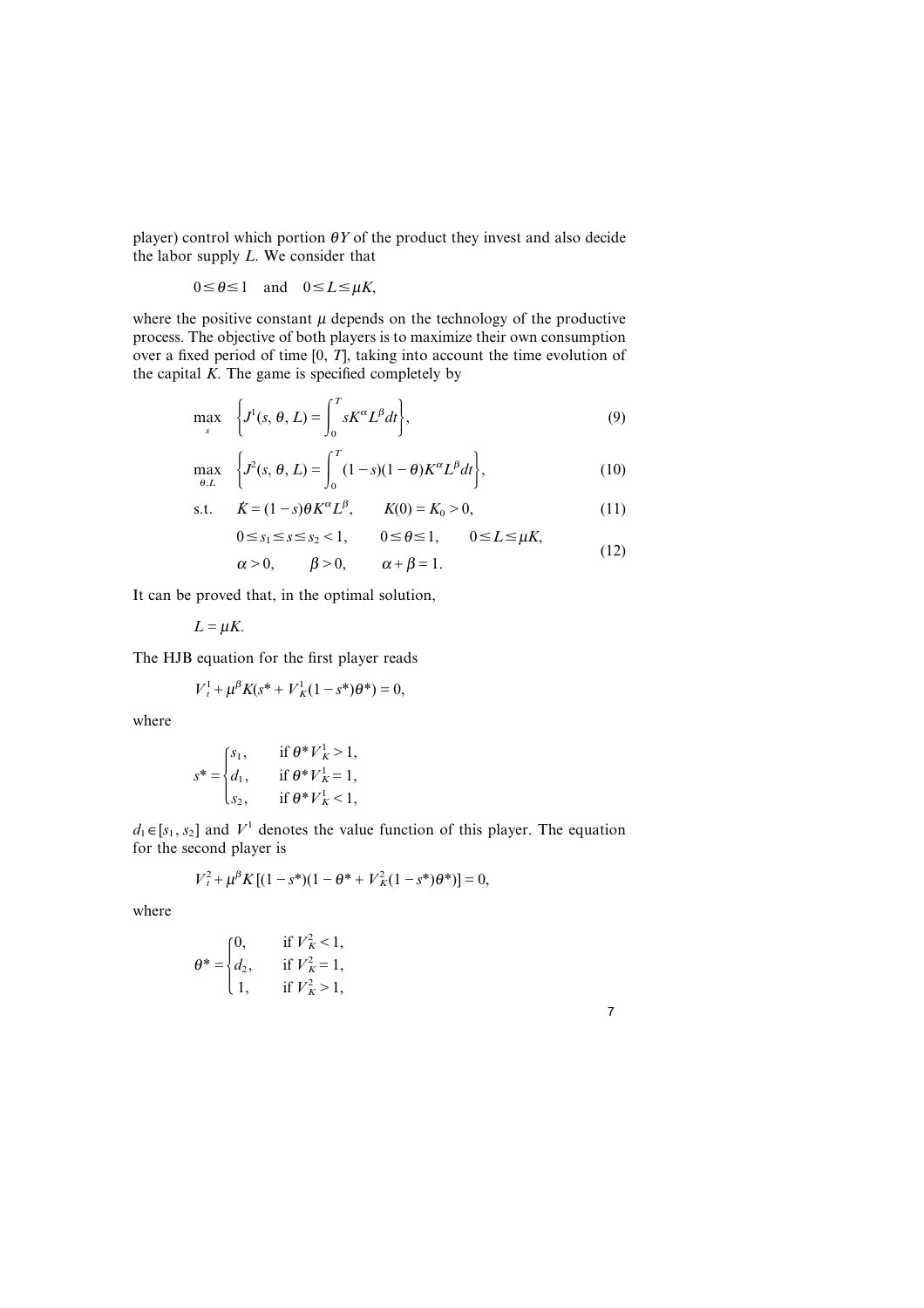$d_2 \in [0, 1]$ , and  $V^2$  denotes the value function of the second player. Both equations have to satisfy the final condition

$$
V^{i}(T, K) = 0, \quad i = 1, 2.
$$

From the optimality conditions, one can show the following: First, singular controls  $s^* = d_1$  and  $\theta^* = d_2$  can be excluded from the optimal solution; second, following a similar reasoning as in Lancaster (Ref. 1), one can assert that, close to the final time,  $[t^*, T]$ , the optimal strategy is

$$
(s^*(t), \theta^*(t)) = (s_2, 0).
$$

We get three pairs of optimal strategies:

 $(s_1, 1),$  if  $V_K^1 > 1, V_K^2 > 1;$  $(s_2, 0)$ , if  $V_K^2 < 1$ , no matter what  $V_K^1$  is;  $(s_2, 1),$  if  $V_K^1 < 1, V_K^2 > 1,$ 

knowing that this second case either applies always for all the time horizon or at least during a final subinterval.

When the same weight ( $\alpha_i = 1/2$ ,  $i = 1, 2$ ) is assigned to each player, the HJB equation for the cooperative game is given by

$$
W_t + \mu^{\beta} K (1/2s^p + (1/2)(1 - s^p)(1 - \theta^p) + W_K (1 - s^p)\theta^p) = 0,
$$

where

$$
s^{p} = \begin{cases} s_{1}, & \text{if } W_{K} \theta^{p} > (1/2) \theta^{p}, \\ d_{1}^{p}, & \text{if } W_{K} \theta^{p} = (1/2) \theta^{p}, \\ s_{2}, & \text{if } W_{K} \theta^{p} < (1/2) \theta^{p}, \end{cases}
$$

and

$$
\theta^{p} = \begin{cases} 0, & \text{if } W_{K} < 1/2, \\ d_{2}^{p}, & \text{if } W_{K} = 1/2, \\ 1, & \text{if } W_{K} > 1/2, \end{cases}
$$

 $d_1^p \in [s_1, s_2]$ ,  $d_2^p \in [0, 1]$ , and *W* denotes the value function for the cooperative game.

As in the noncooperative game, the singular control  $\theta^p = d_2^p$ , can be excluded. Only two possibilities are feasible:

$$
(s_1, 1)
$$
, if  $W_K > 1/2$ ,

and

$$
(d_1^p, 0)
$$
, if  $W_K < 1/2$ .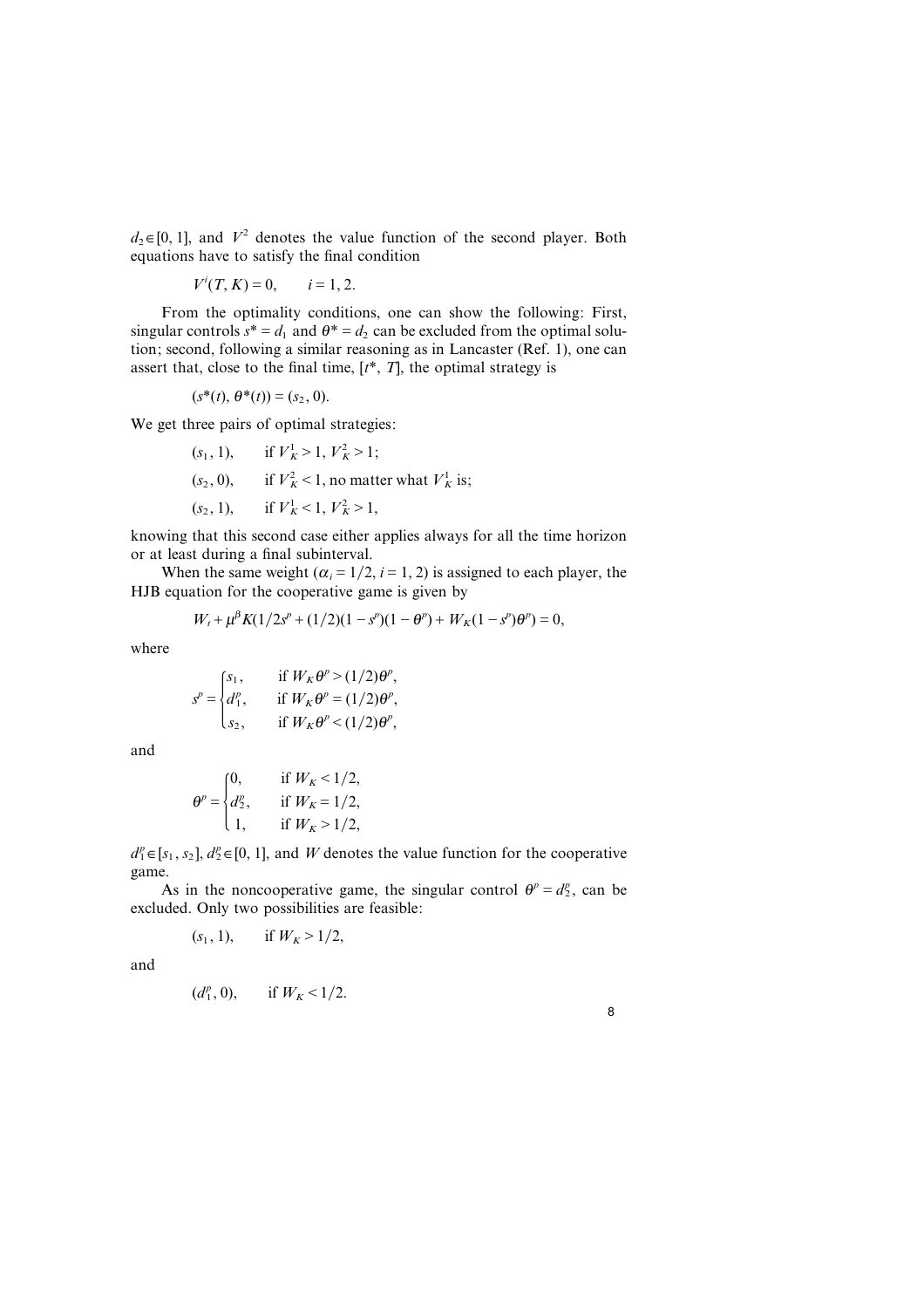When  $(s_2, 0)$  is played in the noncooperative game, while  $(s_1, 1)$  is played in the cooperative game, inequality (7) can be written as

$$
(\frac{1}{2} - W_K(1 - s_1) + (W_K - \frac{1}{2}V_K^1 - \frac{1}{2}V_K^2)(1 - s)\theta \le 0.
$$

Choosing any value of *s* and  $\theta = 0$  in [0, *T*], the left-hand side of the last inequality becomes  $(1/2-W_K)(1-s_1)$ , which is strictly lower than zero, since  $W_K > 1/2$  and  $s_1 < 1$ . Then, satisfaction of inequality (8) is guaranteed.

On the other hand, when  $(s_2, 0)$  is still played in the noncooperative game, but  $(d_1^p, 0)$  is played in the cooperative game, inequality (7) reads

$$
(W_K - \frac{1}{2}V_K^1 - \frac{1}{2}V_K^2)(1 - s)\theta \le 0.
$$

Again choosing any value of *s* and  $\theta = 0$  in [0, *T*] the left-hand side becomes identically null.

To sum up, in both cases, an efficient solution leading to a global consumption greater or equal than that associated with the Nash equilibrium can be guaranteed.

**Example 4.2.** We consider now the following *N*-country transboundary pollution differential game borrowed from Ref. 6:

$$
\max_{Y_i} \quad \left\{ J^i(Y_i, Y_j) = \int_0^\infty e^{-rt} [B(Y_i) - D(S)] \, dt \right\}, \qquad i = 1, \ldots, N,
$$
\n
$$
\text{s.t.} \quad \dot{S} = (\alpha/N) \sum_{j=1}^N Y_j - \delta S, \qquad S(0) = S_0,
$$

where

$$
B(Y_i) = \beta Y_i - (1/2) Y_i^2
$$

is the net social benefits of the production *Yi* of country *i* and

$$
D(S) = (1/2)\gamma S^2
$$

is the social damage caused by the stock of pollution *S*. The constants  $\alpha$ and  $\delta$  denote the emission-output ratio and the depreciation rate of the pollution concentration.

Let  $V^i$  denote the value function of the *i*th player. The HJB equation for this player reads

$$
-rV^{i} + \beta Y_{i}^{*} - (1/2)(Y_{i}^{*})^{2} - (1/2)\gamma S^{2} + V_{S}^{i}\left(\alpha/N\sum_{j=1}^{N}Y_{j}^{*} - \delta S\right) = 0,
$$

where

$$
Y_i^* = \beta + \alpha / NV_s^i.
$$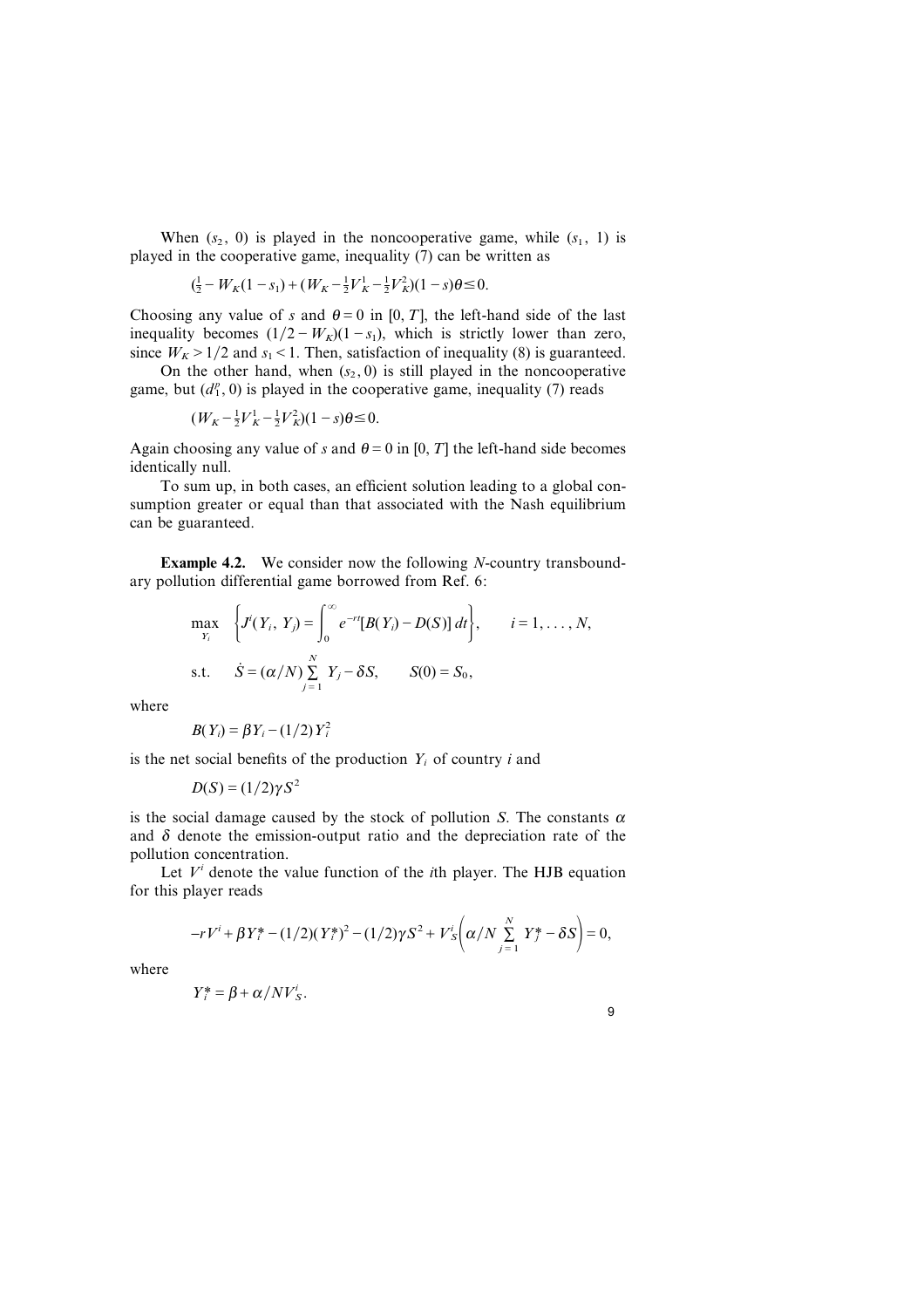Let *W* denote the value function for the cooperative game when the same weight  $\alpha_i = 1/N$ ,  $i = 1, ..., N$ , is assigned to each player. For this game, the HJB equation is

$$
-r W + \beta Y^{p} - (1/2)(Y^{p})^{2} - (1/2)\gamma S^{2} + W_{S}(\alpha Y^{p} - \delta S) = 0,
$$

where

$$
Y^p = Y_i^p = \beta + \alpha W_S, \quad \text{for all } i = 1, \ldots, N.
$$

It is straightforward to show that the conditions in Remark 3.1 (iii) apply.

Since the game is symmetric, we focus on symmetric solutions. Denoting  $V = V^i$ ,  $V_s = V^i$ , and  $Y = Y_i$ ,  $i = 1, ..., N$ , inequality (7) can be written as

$$
-rW + rV + (W_S - V_S)(\alpha Y - \delta S) \leq 0.
$$

Using the HJB equations for the cooperative and noncooperative cases, the last inequality reads

$$
-\alpha\beta(W_S - V_S) - (\alpha^2/2)(W_S)^2
$$
  
+[(2N-1)/(2N^2)]\alpha^2(V\_S)^2 + (W\_S - V\_S)\alpha Y \le 0. (13)

If  $W_s = V_s$ , inequality (13) reads

$$
-\alpha^2[(N-1)^2/(2N^2)](V_s)^2<0.
$$

If  $W_s \neq V_s$ , the left-hand side of inequality (13) can be bounded by

$$
(WS - VS)[-\alpha\beta - (\alpha^2/2)(WS + VS) + \alpha Y].
$$

Therefore, to apply Theorem 3.1, it is sufficient to show that

$$
(WS - VS)[-\alpha\beta - (\alpha^2/2)(WS + VS) + \alpha Y] \le 0.
$$

If  $W<sub>S</sub> > V<sub>S</sub>$ , the last inequality is fulfilled if and only if

$$
Y \leq \beta + (\alpha/2)(W_S + V_S).
$$

If  $W<sub>S</sub> < V<sub>S</sub>$ , the above inequality is satisfied if

$$
Y \geq \beta + (\alpha/2)(W_S + V_S).
$$

Therefore, in any case it can be proved that the cooperative solution gives a larger welfare than the global welfare derived following a Nash equilibrium strategy.